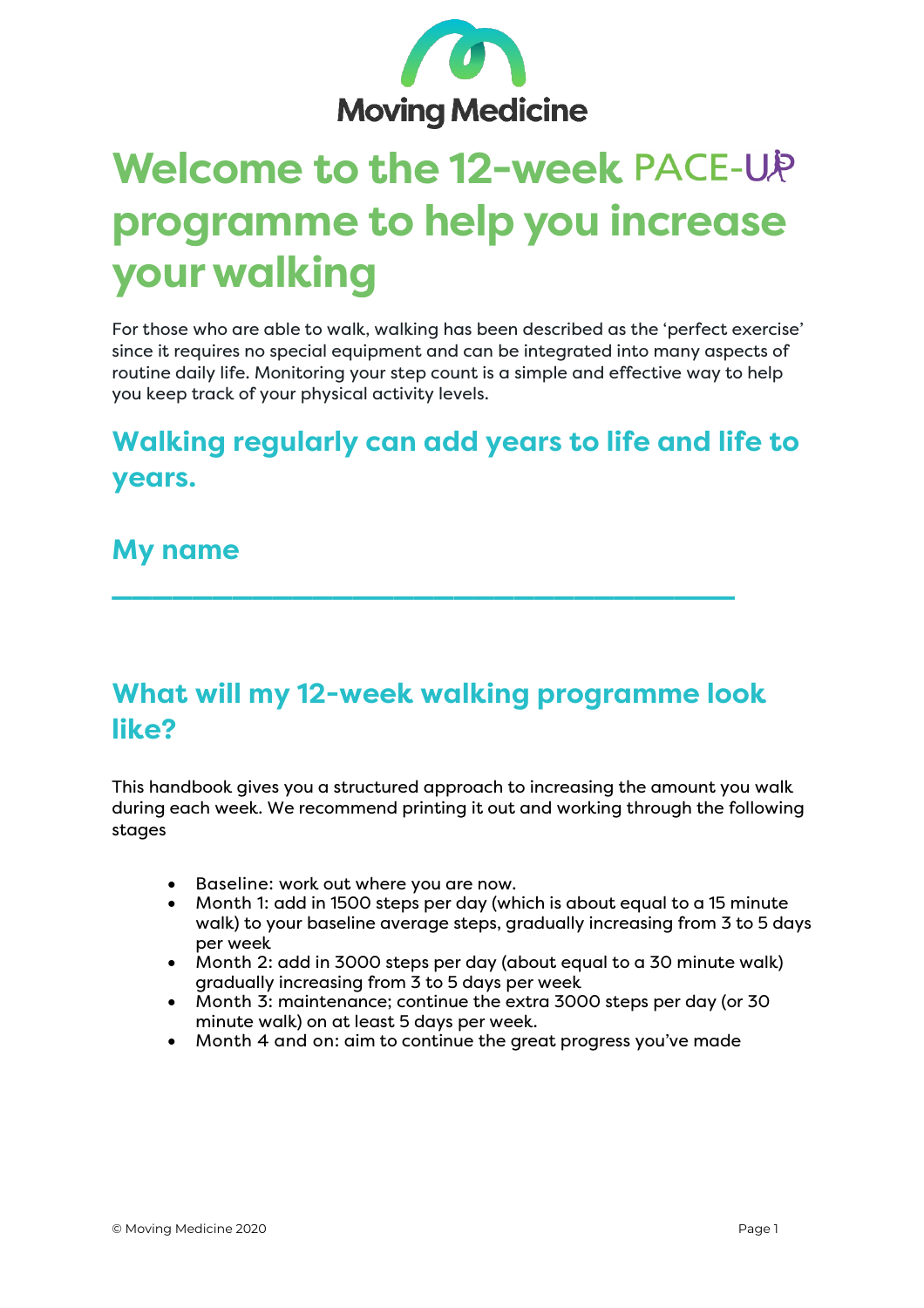## **Who designed this walking programme?**

PACE-UP was designed and tested by researchers led by the Population Health Research Institute, St George's University of London and funded by the Health Technology Assessment Programme of the National Institute for Health Research. Their trials showed that adults and older adults who completed this 12-week programme remained more active 4 years later and suffered less heart attacks, strokes and fractures than people who did no extra walking. More information on PACE-UP, including the handbook and diary and academic references can be found at [www.paceup.sgul.ac.uk](http://www.paceup.sgul.ac.uk/)

PACE-UP aims to gradually increase the amount that you walk each week, using a target number of steps. For 12 weeks use a pedometer/wrist-worn fitness tracker/smart phone to record the number of steps you do each day and write them in your PACE-UP diary (provided on pages 7-9). If you don't have any of these devices, just record the amount of time spent walking (described below).

By the end of 12 weeks the aim is for you to be walking an extra 3000 steps or an extra 30 minutes of walking most days of the week, so it doesn't matter what level you start from.

## **What good things might walking do for me?**



Regular physical activity reduces your risk of developing a wide range of long-term medical conditions (see below). If you already have one of these diseases, walking can also help you control the symptoms and reduce complications. See the Moving Medicine patient information finder for further information on each condition.





© Moving Medicine 2020 Page 2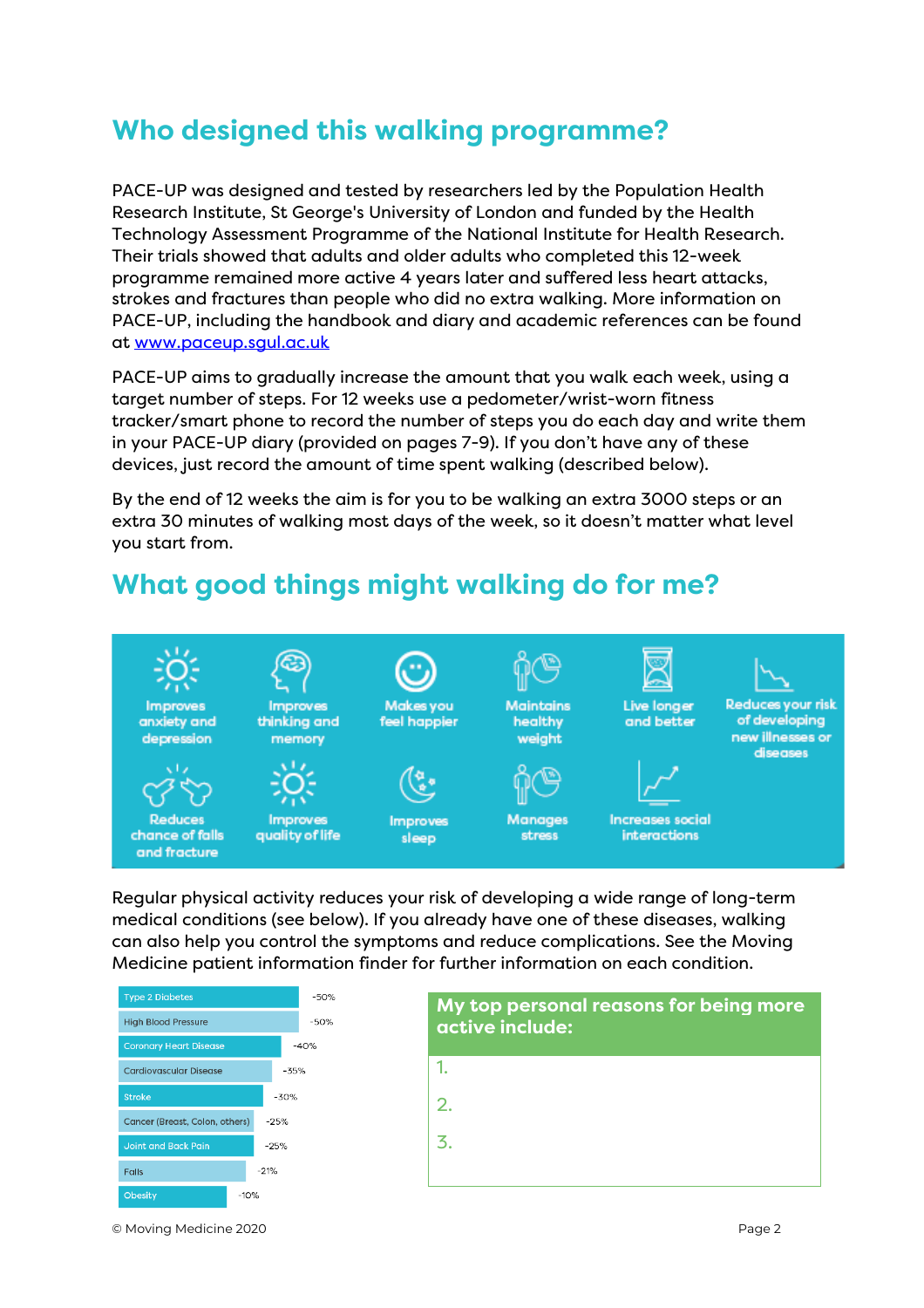## **How much physical activity is good for me?**

The most important thing to remember is that some activity is good, and more is better. Health recommendations suggestion doing at least 150 minutes spread across each week, but if you're nowhere near this at the moment don't worry as those who do the least exercise can gain the most by fitting in extra bits of activity into their lives.

#### **How fast should I walk?**

Walking speed depends upon various factors such as how fit you are and how long your legs are, so there is no single rule for all. Brisk walking counts as 'moderate intensity' activity.

Aim to walk at a pace that raises your heart rate, makes you breath faster and feel warmer, but at which you can still hold a conversation. For those who like numbers, this is about 100 steps per minute (ie 1500 steps in 15 minutes or 3000 steps in 30 minutes).

## **Frequently asked questions about PACE-UP**

- What is the best way to measure my steps?
	- Pedometers, smart phones and wrist worn fitness trackers can all count steps. Different devices count steps slightly differently so for your step diary it is important to use the same device each day to compare like with like. If these options are not possible, you can record the time you spend walking instead.
- What day of the week should I start recording? You can start whenever you want.
- What if I miss a week through holiday or illness or injury? Just start again at the point you left, when you are able to.
- Where should I start?

You need to record your step-count for 7 days to find out what your average daily step-count is, or your baseline steps. This will be your starting point so you can add extra steps gradually, as directed, through the programme.

• What do I do after the 12-week programme finishes? Keep it up! We hope you can maintain a routine that includes a 30 minute walk, or 30 minutes of alternative moderate activity, most days of the week.

| Things that have worked well for me in the past to help keep me active<br>include |  |
|-----------------------------------------------------------------------------------|--|
|                                                                                   |  |
| $\overline{2}$ .                                                                  |  |
| -3.                                                                               |  |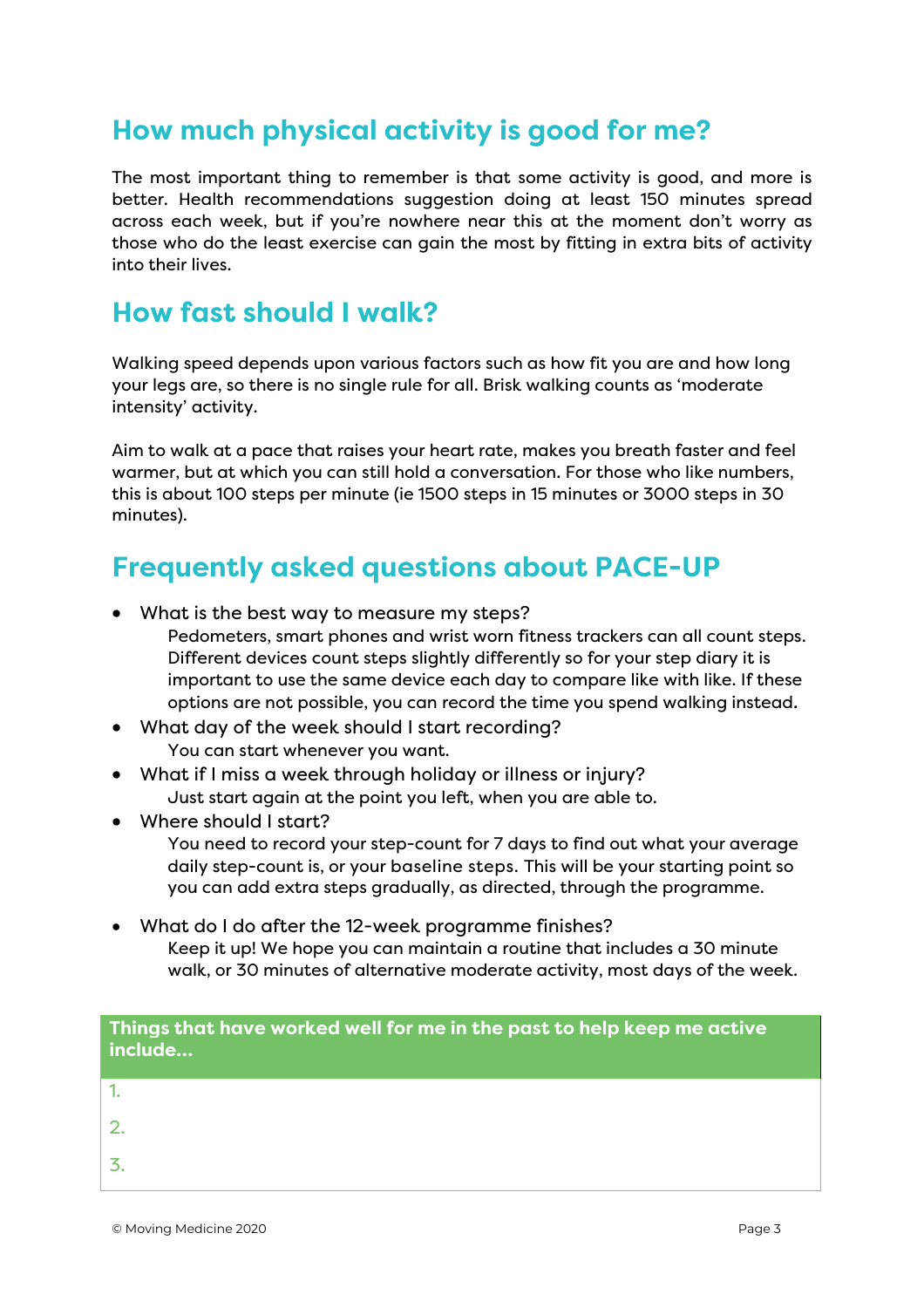## **Tips**

- Make walking part of your daily routine, in order to keep up the changes:
	- $\triangleright$  Get off the bus, tube or train a couple of stops earlier
	- $\triangleright$  Take a longer route to the shops or library
	- $\triangleright$  Go for a walk during your lunch break.
	- $\triangleright$  Take the stairs when possible, rather than using a lift or escalator
	- $\triangleright$  If you are going somewhere by car, try parking it a bit further away, so that you walk a little further.
	- $\triangleright$  Walk the dog or a neighbour's dog.
- Do it with a friend or family member to walk with you; it is easier to walk regularly and walk further if you have some company.
- Gradually increase both the amount of walking that you do (the number of steps or time per day) and the intensity (how fast you walk) – remember that as you get fitter, going at the same speed will not feel as hard and might not be "moderate intensity" anymore!
- Wear sturdy shoes or trainers with cushioned soles when you walk. You will be less likely to cause pain in your feet and other joints.
- Take some water with you if you are walking a long distance, especially in hot weather.
- If walking more or faster gives you chest pain, palpitations or dizziness, or makes you feel faint or fall over, you should stop doing it and seek medical advice.
- If you are concerned about street safety, identify your local crime hotspots in your area by putting your postcode into [www.police.uk](http://www.police.uk/) and check out advice on keeping yourself safe on

[www.suzylamplugh.org/Pages/FAQs/Category/personal-safety](http://www.suzylamplugh.org/Pages/FAQs/Category/personal-safety)

| <b>Opportunities in the day that I</b><br>might find to increase my step<br>count are: | These are the people who I will<br>share my walking plans with: |
|----------------------------------------------------------------------------------------|-----------------------------------------------------------------|
|                                                                                        |                                                                 |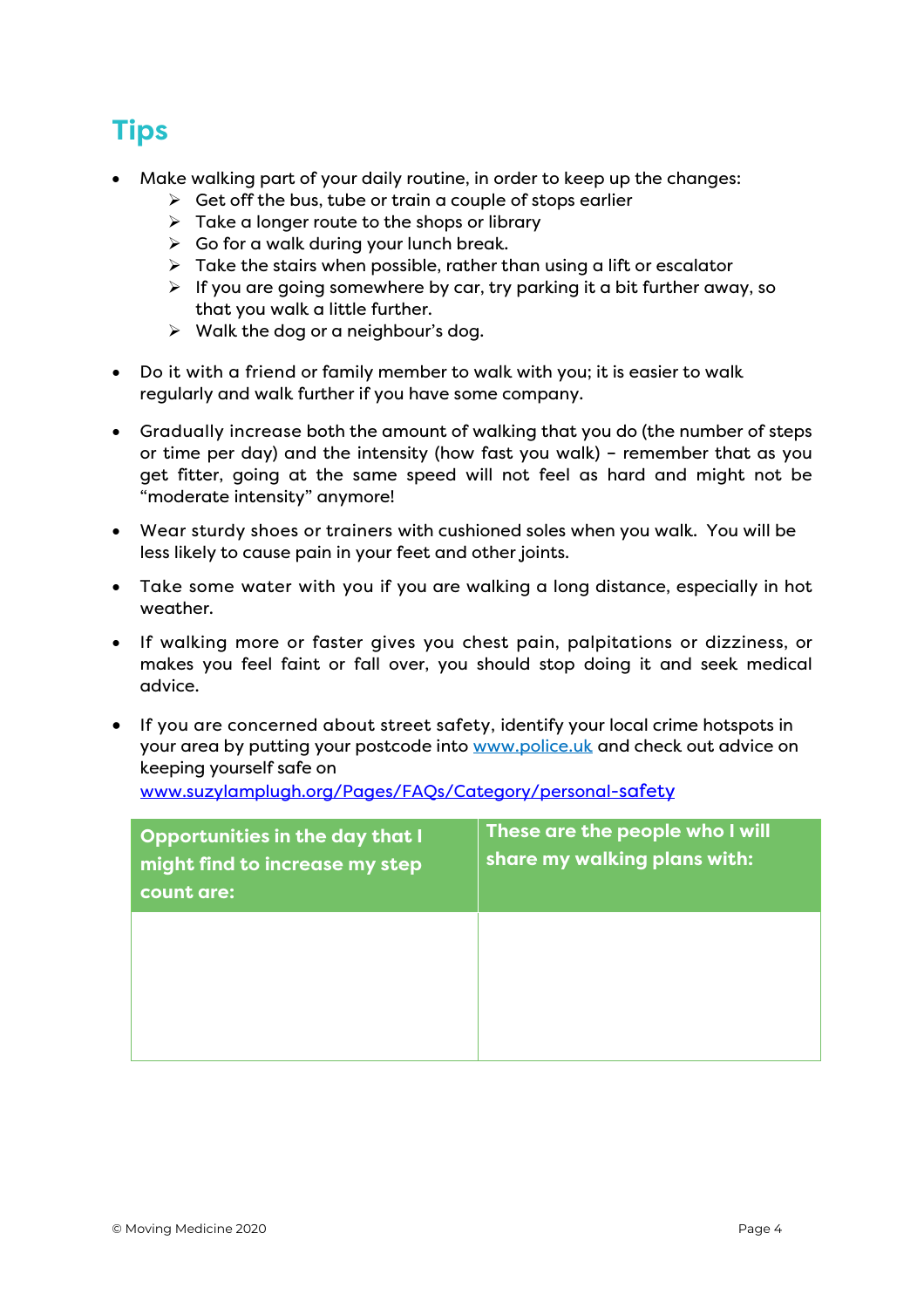## **Start your programme**

## **Baseline week**

Before you start to increase your walking it is important to know how much you are currently doing. Don't increase your walking this week, just do what you normally do.

| <b>Day</b>              | <b>Step count</b> |
|-------------------------|-------------------|
| Monday                  |                   |
| Tuesday                 |                   |
| Wednesday               |                   |
| Thursday                |                   |
| Friday                  |                   |
| Saturday                |                   |
| Sunday                  |                   |
| Total steps this week = |                   |

Now divide total by 7 (or by the number of days you recorded, i.e. if you recorded 5 days, divide by 5).

Your average daily step-count = ...........................This number is your baseline steps.

#### **Now set your PACE-UP 12 week walking programme targets:**

| <b>Weeks</b> | <b>Your baseline</b><br>steps | <b>Add in extra</b><br>steps | This is your target number of<br>steps |
|--------------|-------------------------------|------------------------------|----------------------------------------|
| $1 - 2$      |                               | Add in 1500 steps            | on 3 or more days per<br>week          |
| $3 - 4$      |                               | Add in 1500 steps            | on 5 or more days per<br>week          |
| $5 - 6$      |                               | Add in 3000 steps            | week                                   |
| $7 - 12$     | .                             | Add in 3000 steps            | on 5 or more days per<br>week          |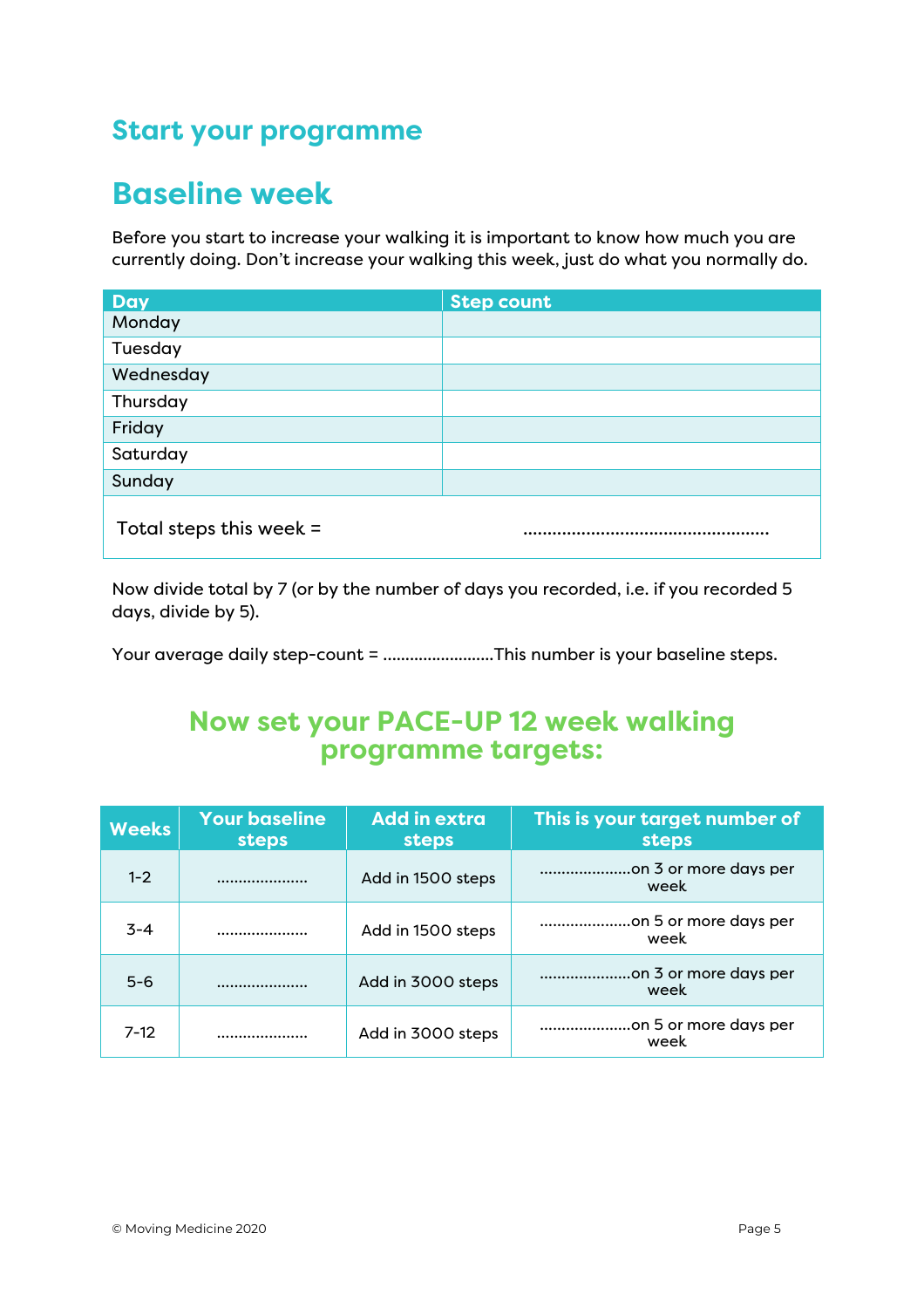# **My PACE-UP Diary**

#### **Week 1 and 2**

Your aim for weeks 1 and 2 is to add in an extra 1500 steps on three or more days this week to your baseline steps (this equates to roughly 15 minutes more walking on three or more days). This gives you a target total step-count of at least \_\_\_\_\_\_\_\_\_\_ (baseline + 1500), three days this week.

Record your step-counts in the table below. In the example (shaded grey in the table below), we were walking 4000 steps a day, so an increase on three days per week e.g. Monday, Wednesday and Friday was required.

| <b>Week</b>    | <b>Start</b><br>date   | <b>Mon</b> | <b>Tues</b> | <b>Wed</b> | <b>Thurs</b> | Fri  | Sat  | <b>Sun</b> | <b>Weekly</b><br><b>Total</b> |
|----------------|------------------------|------------|-------------|------------|--------------|------|------|------------|-------------------------------|
| E.g.           | 1 <sup>st</sup><br>Jan | 5500       | 4000        | 5500       | 4000         | 5500 | 4000 | 4000       | 32,500                        |
|                |                        |            |             |            |              |      |      |            |                               |
| $\overline{2}$ |                        |            |             |            |              |      |      |            |                               |

You can start on whatever day of the week. Just record the steps each day.

## **Week 3 and 4**

In weeks 3 and 4, add an extra 1500 steps on five or more days per week to your baseline steps (Again, approximately 15 minutes more walking on five or more days). This makes your target at least \_\_\_\_\_\_(baseline steps + 1500) on five or more days this week.

| Week date | <b>Mon</b> | <b>Tues</b> | <b>Wed</b> | <b>Thurs</b> | Fri: | Sat | <b>Sun</b> | <b>Weekly</b><br>Total |
|-----------|------------|-------------|------------|--------------|------|-----|------------|------------------------|
|           |            |             |            |              |      |     |            |                        |
|           |            |             |            |              |      |     |            |                        |

**Things that have made activity enjoyable for me in the past include (e.g. people you may be active with, places you may walk):**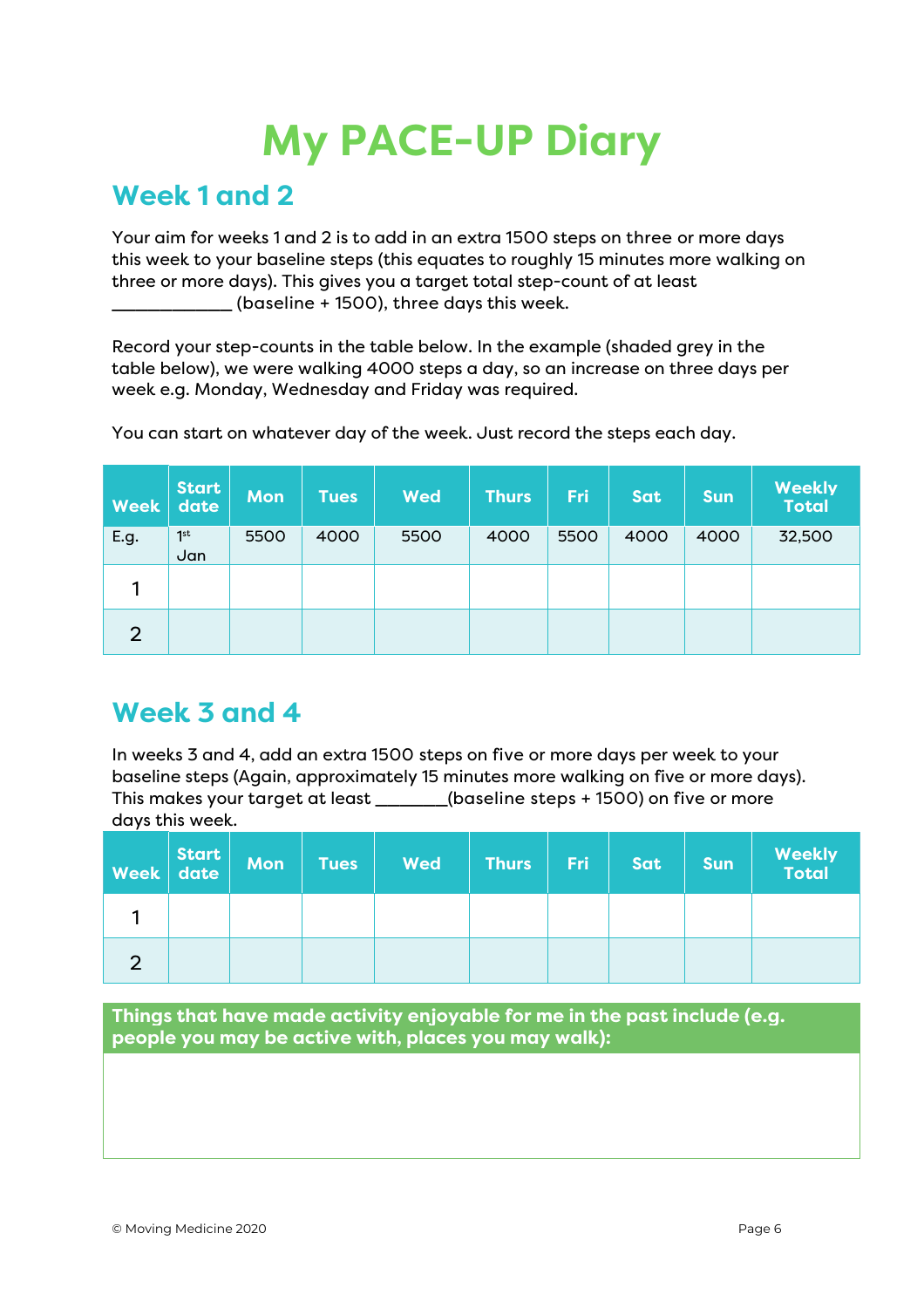## **Week 5 and 6**

Your aim is to add in an extra 3000 steps on three or more days this week to your baseline steps (30 minutes more on three days per week). This gives you a target step-count of at least\_\_\_\_\_\_\_\_\_\_ (baseline steps + 3000), three or more days this week.

| Week | Start<br>date | <b>Mon</b> | <b>Tues</b> | <b>Wed</b> | <b>Thurs</b> | <b>Fri</b> | Sat | <b>Sun</b> | <b>Weekly</b><br>Total |
|------|---------------|------------|-------------|------------|--------------|------------|-----|------------|------------------------|
| 5    |               |            |             |            |              |            |     |            |                        |
| 6    |               |            |             |            |              |            |     |            |                        |

#### **Week 7 and 8**

In weeks 7 and 8, add an extra 3000 steps on five or more days per week (30 minutes more on five or more days) to your baseline steps. This gives you a target to achieve a step-count of at least\_\_\_\_\_\_\_\_\_\_ (baseline steps + 3000) on five or more days this week.

| <b>Week</b> | Start<br>date | <b>Mon</b> | <b>Tues</b> | <b>Wed</b> | <b>Thurs</b> | <b>Fri</b> | Sat | <b>Sun</b> | <b>Weekly</b><br>Total |
|-------------|---------------|------------|-------------|------------|--------------|------------|-----|------------|------------------------|
|             |               |            |             |            |              |            |     |            |                        |
| 8           |               |            |             |            |              |            |     |            |                        |

| my walking plans are: | Obstacles that may/do get in the way of $\parallel$ My plans to overcome these obstacles are: |
|-----------------------|-----------------------------------------------------------------------------------------------|
|                       | ٠.                                                                                            |
|                       | 2.                                                                                            |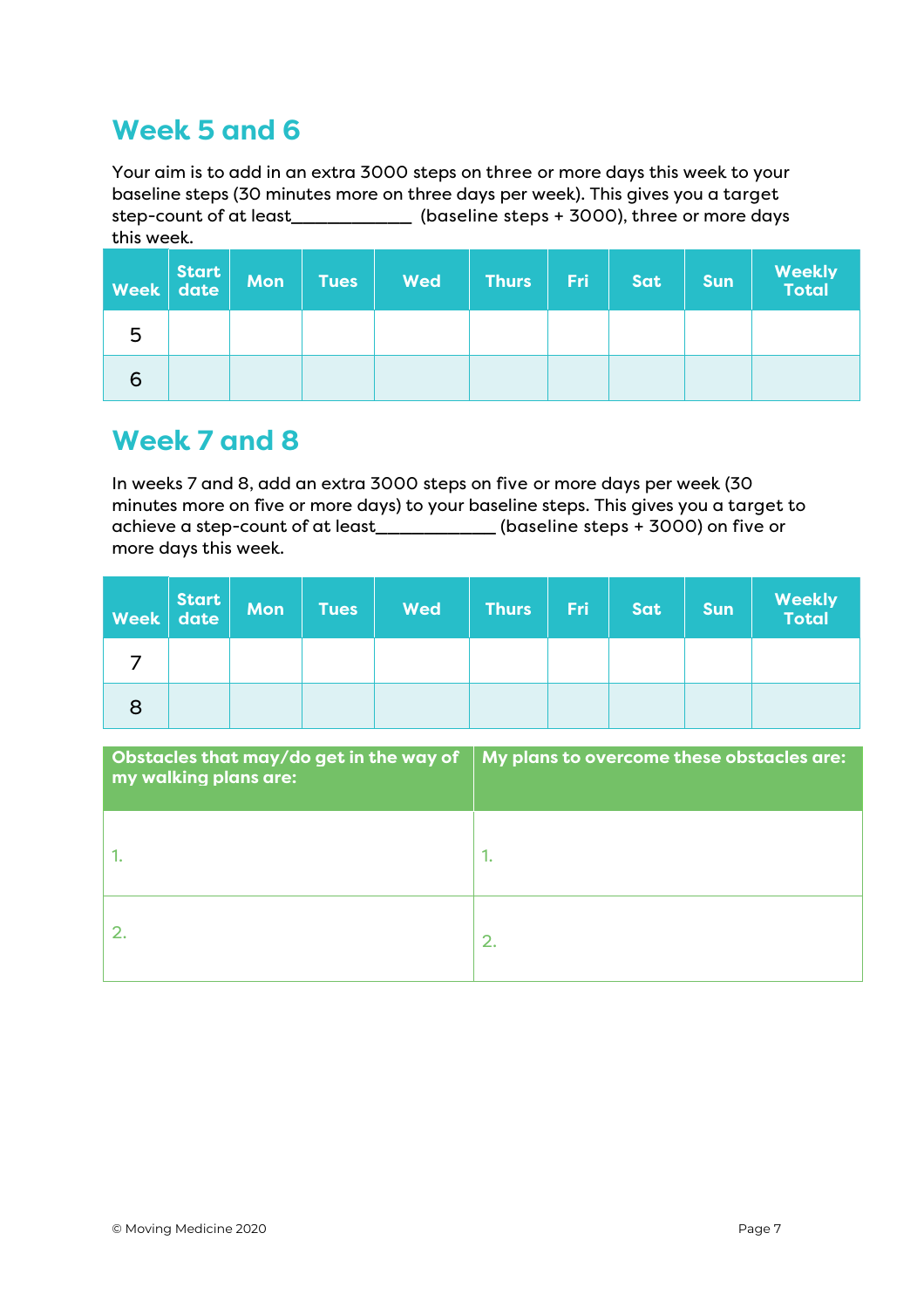## **Week 9-12**

Weeks 9-12 of your walking plan are about trying to maintain what you have achieved; walking an extra 3000 steps per day (or 30 minutes per day) to your baseline steps on most days of the week.

If you haven't achieved this yet, these weeks are another chance to achieve this goal! If you have, you could try increasing your walking speed (so you will notice you get a bit further in the same amount of time: You can repeat the "talk test" or "steps per minute count" on page 2 to make sure you are working at the right intensity).

In week 9 you aim to do an extra 3000 steps over your baseline on five or more days this week. This gives you a target step-count of at least \_\_\_\_\_\_\_\_ (baseline steps + 3000), five or more days this week.

| <b>Week</b> | <b>Start</b><br>date | Mon | <b>Tues</b> | <b>Wed</b> | Thurs | Fri | Sat | <b>Sun</b> | <b>Weekly</b><br>Total |
|-------------|----------------------|-----|-------------|------------|-------|-----|-----|------------|------------------------|
| 9           |                      |     |             |            |       |     |     |            |                        |
| 10          |                      |     |             |            |       |     |     |            |                        |
| 11          |                      |     |             |            |       |     |     |            |                        |
| 12          |                      |     |             |            |       |     |     |            |                        |

**If I managed to become and stay more active until this time next year these are the things that might be better for me:**

| . . |  |
|-----|--|
| 2.  |  |
| 3   |  |